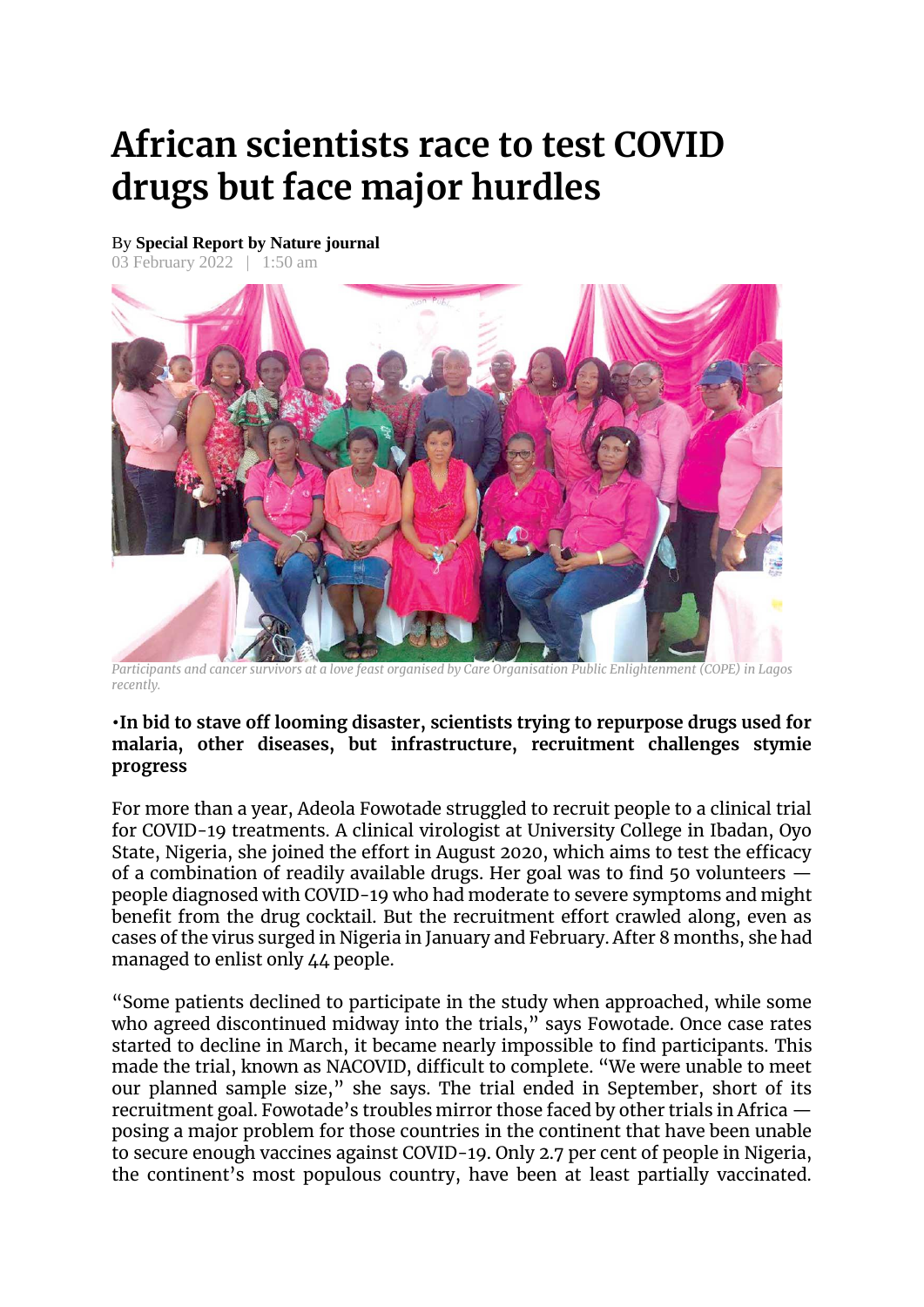That's just slightly lower than the average rate for low-income countries. Estimates suggest that it could take until at least September 2022 for African nations to obtain enough doses to fully vaccinate 70 per cent of the continent's population.

That leaves few options for fighting the pandemic now. Although wealthy nations outside Africa have used treatments such as monoclonal antibodies or the antiviral drug remdesivir, these need to be administered in hospitals and are expensive. The drug giant Merck has agreed to license its pill-based drug molnupiravir to manufacturers that would provide broad access to the drug, but questions remain about how costly it will be if it does get approval. So the hunt is on for affordable, readily available drugs for Africa that could reduce COVID-19 symptoms lower the burden of disease on health-care systems and reduce deaths.

## **How COVID spurred Africa to plot a vaccines revolution**

That search has faced numerous hurdles. According to the US-run database clinicaltrials.gov, of nearly 2,000 trials currently exploring drug treatments for COVID-19, only about 150 are registered in Africa, and the vast majority of those are in Egypt and South Africa. The lack of trials is problematic, says Adeniyi Olagunju, a clinical pharmacologist at the University of Liverpool, UK, and the principal investigator for NACOVID. If Africa is largely missing from COVID-19 treatment trials, then the likelihood of it having access to drugs that get approved is very limited, he says. "Add that to the abysmally low access to vaccines, $\overline{\mathbf{S}}$ Olagunju says. "Africa needs effective therapeutics for COVID-19 as an option more than any other continent."

Some organisations are trying to remedy this shortfall. ANTICOV, a programme run by the non-profit Drugs for Neglected Diseases initiative (DNDi), is currently the largest trial in Africa. It is testing early treatment options for COVID-19 in two trial arms. Another study called Repurposing Anti-Infectives for COVID-19 Therapy (ReACT) —coordinated by the non-profit foundation Medicines for Malaria Venture will test the safety and efficacy of repurposed drugs in South Africa. But regulatory challenges, a lack of infrastructure and difficulties with recruiting trial participants all present major hurdles to such efforts.

"We have a broken health-care system in sub-Saharan Africa," says Samba Sow, the national principal investigator for ANTICOV in Mali. That makes the trials hard but all the more necessary, particularly for identifying drugs that will help people during the earliest stages of disease and prevent hospitalizations. For him and many others working on the disease, it is a race against death. "We can't wait until patients become severely ill," he says.

### **Trials on the up**

The coronavirus pandemic has given clinical research in the African continent a boost. Vaccinologist Duduzile Ndwandwe tracks research on experimental treatments at Cochrane South Africa — part of the international group that reviews health evidence — and says that the Pan African Clinical Trials Registry registered a total of 606 clinical trials in 2020, compared with 408 in 2019 (see 'Clinical trials in Africa'). By August this year, it had registered 271, including trials for both vaccines and drugs. "We've seen lots of trials expanding with COVID-19," Ndwandwe says.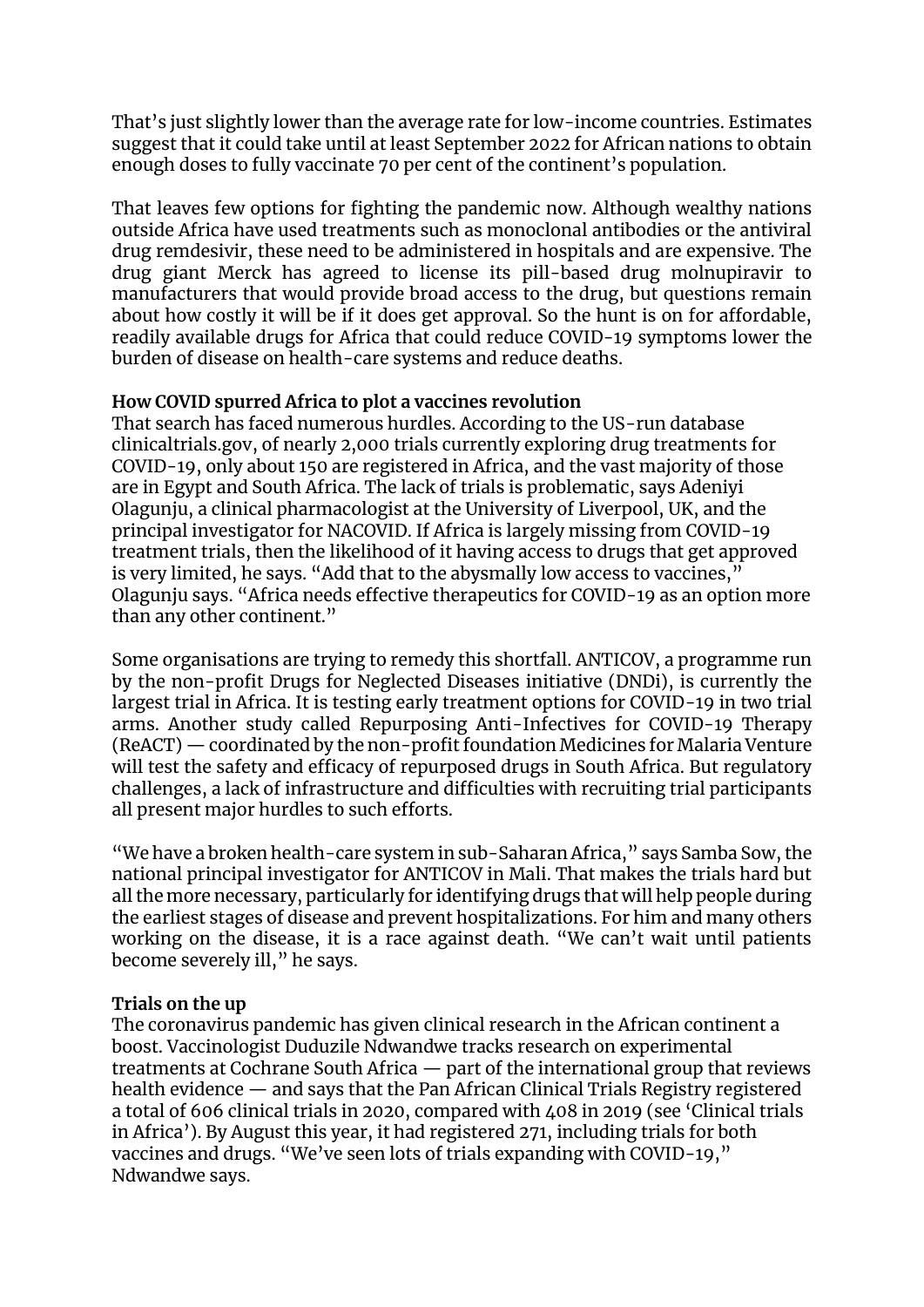Trials for coronavirus treatments are still lacking, however. In March 2020, the World Health Organization (WHO) launched its flagship Solidarity trial, a global study of four potential COVID-19 treatments. Only two African countries participated in the first phase of the study. Challenges in providing health-care services for severely ill patients precluded most nations from joining, says Quarraisha Abdool Karim, a clinical epidemiologist at Columbia University in New York City who is based in Durban, South Africa. "It was an important missed opportunity," she says, but it laid the groundwork for more COVID-19 treatment trials. In August, the WHO announced the next phase of the Solidarity trial, which will test three other drugs. Five more African countries are participating.

The NACOVID trial that Fowotade worked on aimed to test its combination therapy on 98 people in Ibadan and three other sites in Nigeria. People in that study were given the antiretrovirals atazanavir and ritonavir, and an antiparasitic drug called nitazoxanide. Even though it didn't meet its recruitment goal, Olagunju says that the teams involved are preparing a manuscript for publication and are hopeful that the data will provide some insight about the drugs' effectiveness.

#### **The fight to manufacture COVID vaccines in lower-income countries**

South Africa's ReACT trial, sponsored by the South Korean drug company Shin Poong Pharmaceutical in Seoul, aims to test four repurposed drug combinations: the antimalarial therapies artesunate–amodiaquine and pyronaridine–artesunate; the influenza antiviral favipiravir, given with nitazoxanide; and sofosbuvir and daclatasvir, an antiviral combination typically used to treat hepatitis C.

Using repurposed drugs is highly attractive to many researchers, because it could be the most viable route to rapidly finding treatments that can be distributed easily. Africa's lack of infrastructure for pharmaceutical research, development and manufacturing means that countries cannot readily test new compounds and massproduce drugs. Such efforts are crucial, says Nadia Sam-Agudu, a specialist in paediatric infectious diseases at the University of Maryland in Baltimore, who works at the Institute of Human Virology Nigeria in Abuja. "If effective, these treatments may prevent severe disease and hospitalization, as well as potentially [stop] onward transmission," she adds.

The continent's largest trial, ANTICOV, was launched in September 2020 in the hope that early treatments could prevent COVID-19 from overwhelming the fragile health-care systems in Africa. It has currently enrolled more than 500 participants across 14 sites in the Democratic Republic of the Congo, Burkina Faso, Guinea, Mali, Ghana, Kenya and Mozambique. It aims to eventually recruit 3,000 participants across 13 countries.

ANTICOV is testing the efficacy of two combination treatments that have seen mixed results elsewhere. The first blends nitazoxanide with inhaled ciclesonide, a corticosteroid used to treat asthma. The second combines artesunate–amodiaquine with the antiparasitic drug ivermectin. Ivermectin, which is used in veterinary medicine and to treat some neglected tropical diseases in humans, has become controversial in many countries. Individuals and politicians have been demanding access to it for the treatment of COVID-19 on the basis of anecdotal and scant scientific evidence about its efficacy. Some of the data supporting its use are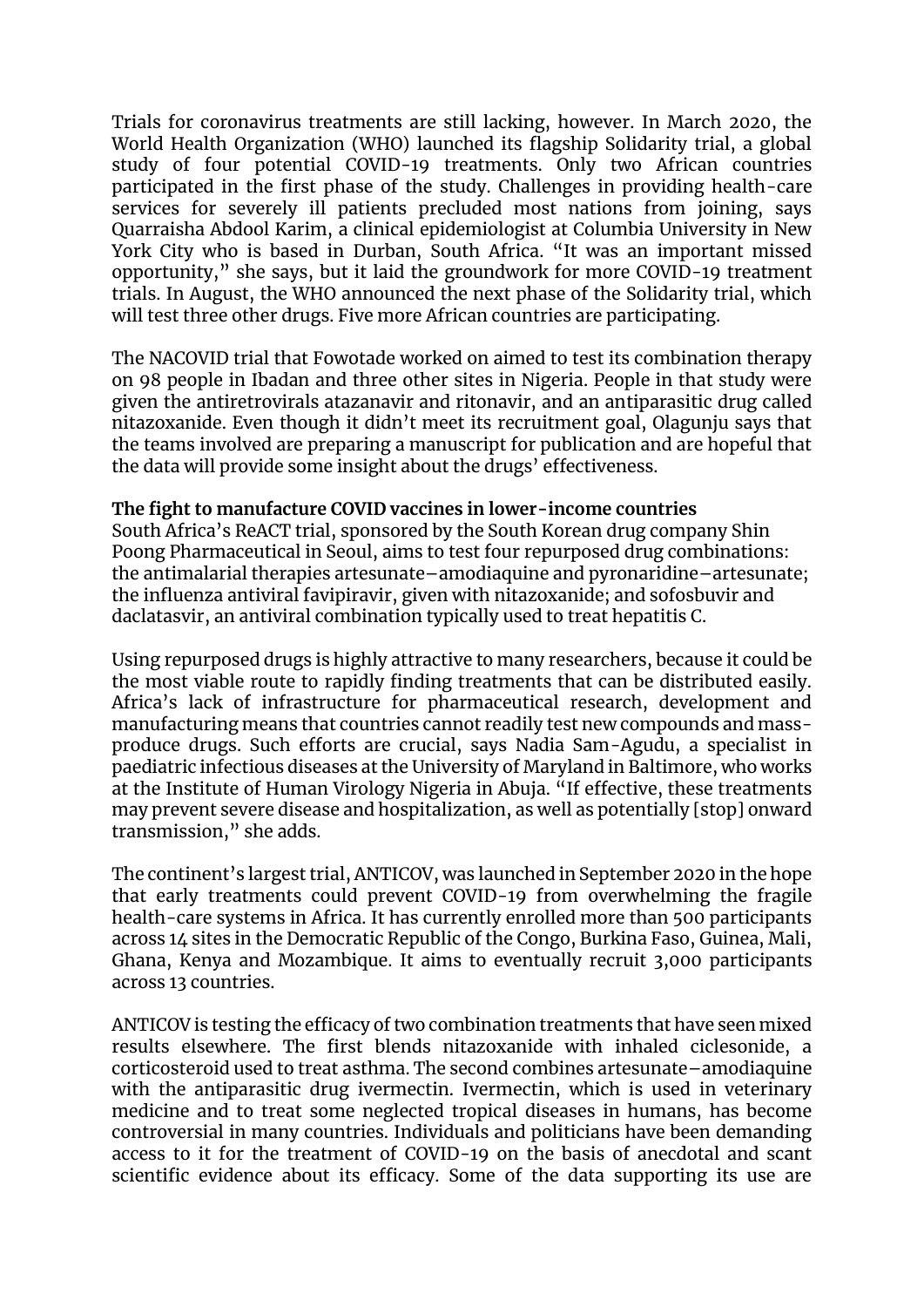questionable. A large study in Egypt that supported administering ivermectin in people with COVID-19 was withdrawn by the preprint server where it was published amid accusations of data irregularities and plagiarism. (The authors of the study have argued they were not given an opportunity by the publishers to defend themselves.) A recent systematic review by the Cochrane Infectious Disease Group found no evidence to support ivermectin's use for treating COVID-19 infections (M. Popp et al. Cochrane Database Syst. Rev. 7, CD015017; 2021).

### **Remember Ebola: stop mass COVID deaths in Africa**

Nathalie Strub-Wourgaft, who heads the DNDi's COVID-19 activities, says there are legitimate reasons to test the drug in Africa. She and her colleagues are hopeful that it might act as an anti-inflammatory when given alongside the antimalaria drugs. And the DNDi is poised to test other drugs if this combination is found lacking."The issue of ivermectin has been politicized," says epidemiologist Salim Abdool Karim, director of the Centre for the AIDS Programme of Research in South Africa (CAPRISA), headquartered in Durban. "But if the trials in Africa can help resolve that or make an important contribution, then that's a good idea."

Strub-Wourgaft says that the combination of nitazoxanide and ciclesonide looks promising on the basis of existing data so far. "We have encouraging preclinical and clinical data that supported our selection for this combination," she says. After an interim analysis last September, Strub-Wourgaft says ANTICOV is preparing to test a new arm, and will continue with the two existing treatment arms.

## **Barriers and bottlenecks**

Getting the trials started was a challenge, even for the DNDi, which has lots of experience working in the continent. Regulatory approvals presented a major bottleneck, says Strub-Wourgaft. So, ANTICOV collaborated with the WHO's African Vaccine Regulatory Forum (AVAREF) to set up an emergency process for joint reviews of clinical studies in 13 countries. This could speed up regulatory and ethical approvals. "It allows us to bring countries, regulators and ethics-reviewcommittee members together," says Strub-Wourgaft.

Nick White, a specialist in tropical medicine who chairs the COVID-19 Clinical Research Coalition, an international collaboration to find solutions to COVID-19 in low-income countries, says that although the WHO initiative is good, it still takes longer to obtain approvals for studies in low- and middle-income nations than it does in wealthy ones. The reasons include strict regulatory regimes in these nations, and authorities that are unskilled at navigating ethical and regulatory review. This is something that has to change, says White. "If countries want to find the solutions to COVID-19, they should help their researchers to do the necessary research, not obstruct them."

But the challenges don't stop there. Fowotade says that logistics and inadequate electrical supplies can stall progress once a trial starts. She was storing COVID-19 samples in a −20 °C freezer at the hospital in Ibadan when it experienced power outages. She also needed to transport the samples to a centre in Ede for analysis, a two-hour drive away. "I sometimes feel worried about the integrity of the stored samples," Fowotade says.